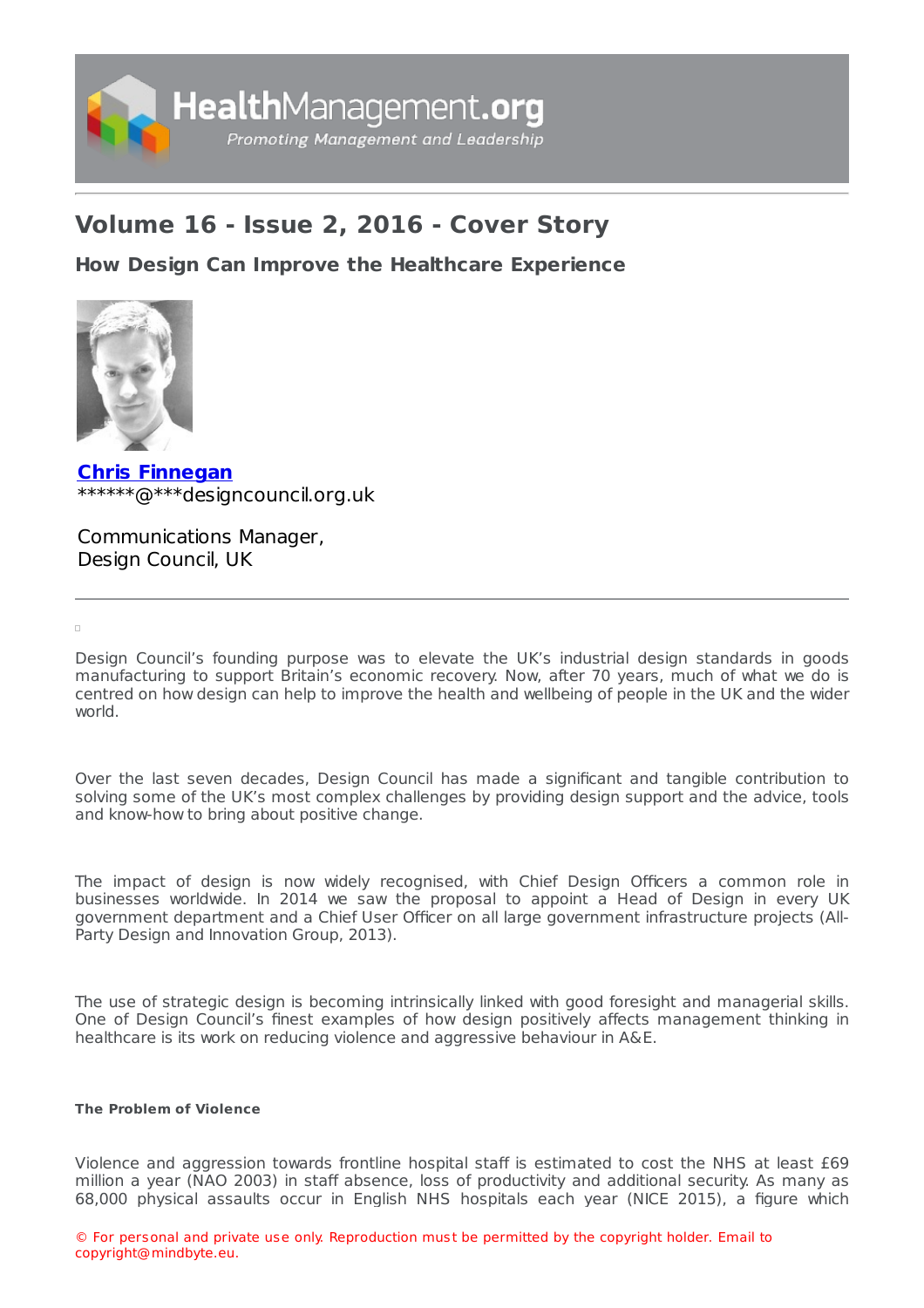With more than 21 million patients attending A&E (House of Commons Library, 2015) each year, increasing pressure on A&E departments can lead to negative experiences for both patients and staff. In the complex, high-pressure environment of A&E, escalating frustrations can be particularly difficult to manage and diffuse.

The Reducing Violence and Aggression in A&E: Through a Better Experience programme was undertaken by a triumvirate of Design Council, PearsonLloyd and the NHS, and sought to address non-physical aggression and hostility towards staff by improving the A&E experience.

Extensive ethnographic research was conducted at three NHS Trusts. Patient journeys through A&E were mapped alongside incidents of violence and aggression. Insights were gathered to understand why patients might become aggressive and what types of patients might be more prone to becoming aggressive. In response to the research findings, the team developed three solutions to improve the experience of both patients and staff, reducing anxiety and promoting a positive hospital culture:

- The Guidance Solution: a comprehensive package of information about the department, waiting times and treatment processes via on-site environmental signage, patient leaflets, and digital platforms;
- The People Solution: a programme of reflective practice designed to better support NHS frontline staff to manage and learn from incidents of violence and aggression:
- The A&E Toolkit: a package of information and quidance for NHS managers, clinicians, designers and healthcare planners who want to develop and deliver a better service in effective and inspiring environments.

Crucially, these design solutions were co-designed, installed and evaluated within working A&E departments. By doing so, the programme directly bridged the gap between policy thinking about how to manage staff safety on the frontline, and delivery against that policy objective through the application of design and behavioural science to create effective solutions.

The Guidance and People solutions were installed and piloted at two A&E departments: Southampton General Hospital and St George's Hospital, London. A comprehensive evaluation was carried out by Frontier Economics and independent research company ESRO to test their impact. It found that 75 percent of patients said the improved signage reduced their frustration during waiting times, and threatening body language and aggressive behaviour fell by 50 percent post-implementation. Most tellingly, it discovered that for every £1 spent on the design solutions, £3 was generated in benefits.

### **Co-design**

Another tangible example of how design has benefited healthcare can be found at the Whittington Hospital in Archway, north London. The Whittington is one of the UK's busiest hospitals, employing 4,000 staff who provide care for more than 500,000 people across north London.

During 2013-14, the hospital collaborated with designers, architects and their own patients to discover how best to use space and redefine the user experience of its pharmacy. Chief Pharmacist, Dr Helen Taylor, knew that collecting a prescription was not a pleasant experience for her patients. They entered the pharmacy often feeling unwell and anxious; feelings only exacerbated by long waiting times and lack of communication. Previous efforts to improve the situation, such as user

© For personal and private use only. Reproduction must be permitted by the copyright holder. Email to copyright@mindbyte.eu.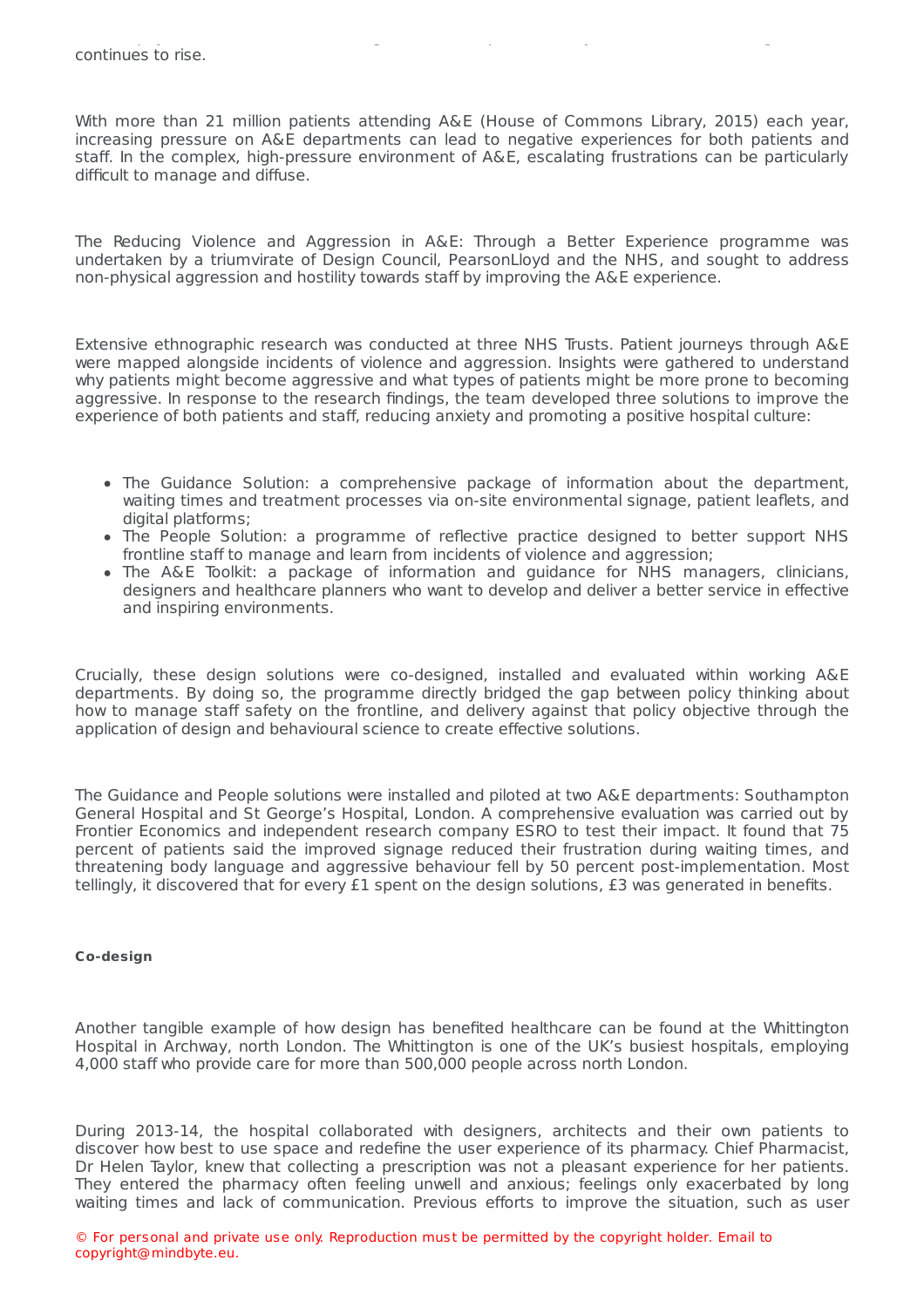questionnaires, had resulted in poor levels of patient participation and yielded no clear insights. However, Dr Taylor felt sure the answer lay with design, and turned to Design Council to see how we could support the service delivery.

waiting times and lack of communication. Previous efforts to improve the situation, such as users the situation,

Over a year, two of Design Council's expert Design Associates, Anna White and Sean Miller, worked closely with the Whittington pharmacy to analyse the service and pinpoint areas where improvements could be made. Eventually, a shared definition of the problem was agreed, and the team identified three key actions to address: improve the experience for patients, use every intervention as a health promotion opportunity and develop a retail offer to offset expenditure.

Using the findings, the team turned these priorities into a detailed design brief. Design Council then helped the Whittington pick two design agencies to work with: architectural co-design experts Studio TILT, and service design agency Commonground.

The co-design approach meant the designers' focus was on allowing pharmacy users to collaboratively create a space which would work best for them. Patients provided real-time feedback and responses as they interacted with the new prototype elements in the pharmacy.

The project has measurably improved the patient experience at the Whittington, boosted staff morale and increased sales at the pharmacy. Importantly for the hospital, it has also produced a design model that can be applied to other spaces within its walls, and a willingness to experiment.

Having an internal champion who really understood the process, in this case Dr Helen Taylor, was central to the success of the project. Hospitals are naturally risk-averse environments. However, Dr Taylor's ability to navigate internal hospital politics and convince staff to engage with the co-design process gave the project credibility and the space to thrive.

The success of the pharmacy project had shown management at the Whittington that the design process could help improve the experience and efficiency of hospital services for both patients and staff. Management subsequently invited Studio TILT back to work on a further project using the same co-design process to help create a major new Ambulatory Care Centre, this time with architects Levitt Bernstein.

After exhaustive prototyping using full-scale mock ups of the new space, Levitt Bernstein then helped realise the innovative designs and ensure technical standards were met.

#### **Layout That Works**

The centrally located phlebotomy booth combines so much of what is successful about the new centre. While private when necessary, it is positioned directly in the communal space demonstrating the centre's challenge to clinical traditions of keeping treatments, waiting and administration separate. The space quite literally demonstrates the integrated care model.

The flow of the centre is shaped as a 'figure eight', which passes all cubicles and treatment rooms allowing infection control and easy mobility for staff and patients. Many areas have been created as multifunctional, including the children's play area, which doubles as a designated observation area. Children can be treated with ease without even being aware.

© For personal and private use only. Reproduction must be permitted by the copyright holder. Email to copyright@mindbyte.eu.